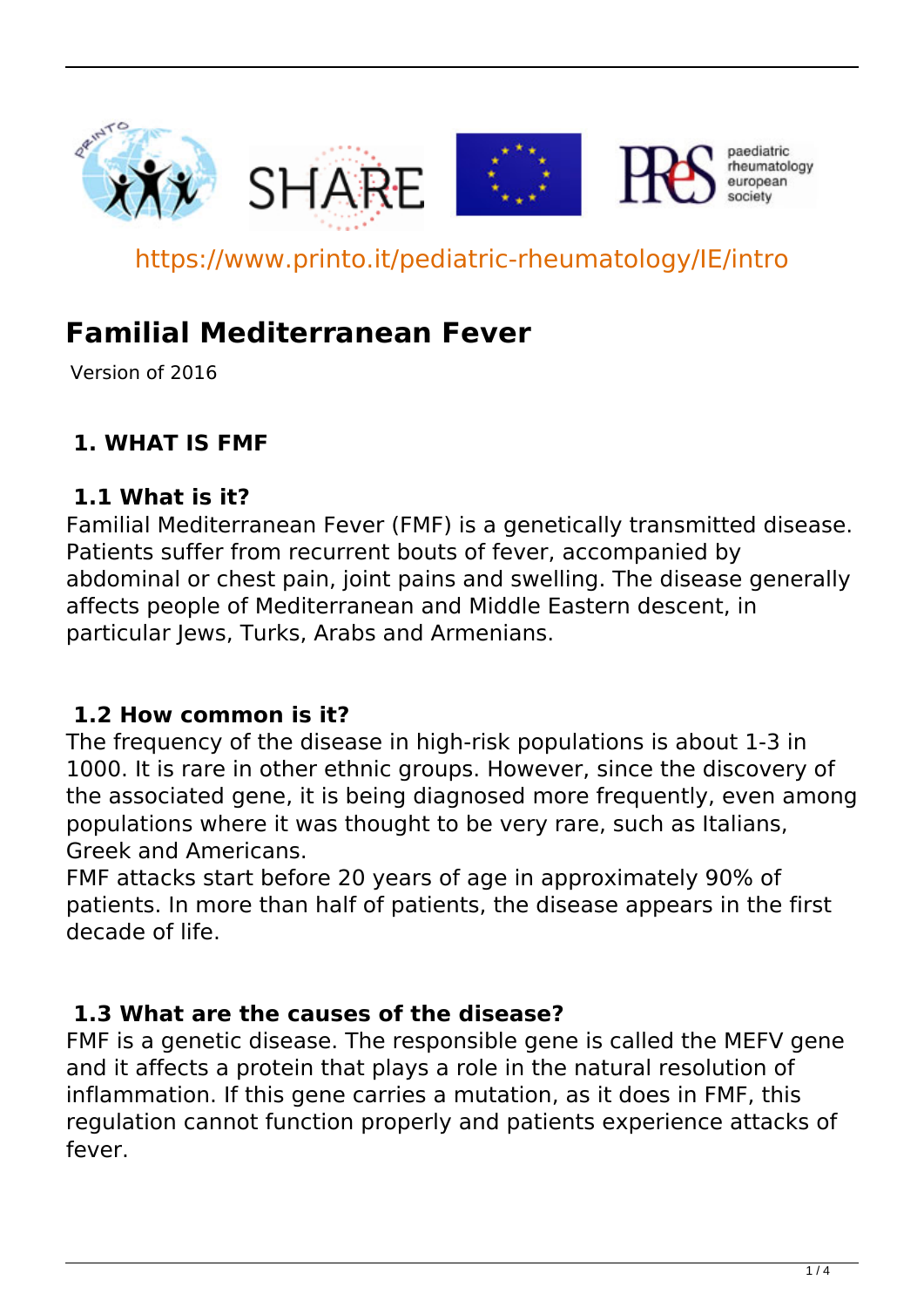## **1.4 Is it inherited?**

It is mostly inherited as an autosomal recessive disease, which means that parents usually do not show symptoms of the disease. This type of transmission means that to have FMF, both copies of the MEFV gene in an individual (one from the mother and the other from the father) are mutated; hence, both parents are carriers (a carrier has only one mutated copy but not the disease). If the disease is present in the extended family, it is likely to be in a sibling, a cousin, an uncle or a distant relative. However, as seen in a small proportion of cases, if one parent has FMF and the other is a carrier, there is a 50% chance that their child will get the disease. In a minority of patients, one or even both copies of the gene appear to be normal.

#### **1.5 Why does my child have this disease? Can it be prevented?**

Your child has the disease because they have a fault (mutation) in the gene that causes FMF.

## **1.6 Is it infectious?**

No, it is not.

#### **1.7 What are the main symptoms?**

The main symptoms of the disease are recurrent fever accompanied by abdominal, chest or joint pain. Abdominal attacks are the most common, seen in about 90% of patients. Attacks with chest pain occur in 20-40%, and joint pain occurs in 50-60% of patients.

Usually, children complain of a particular attack type, such as recurrent abdominal pain and fever. Some patients experience different attack types, one at a time or in combination.

These attacks are self-limited (meaning that they resolve without treatment) and last between one and four days. Patients recover fully at the end of an attack and feel well in between these bouts. Some of the attacks may be so painful that the patient or family seeks medical help. Severe abdominal attacks may mimic acute appendicitis and therefore some patients may undergo unnecessary abdominal surgery, such as an appendectomy.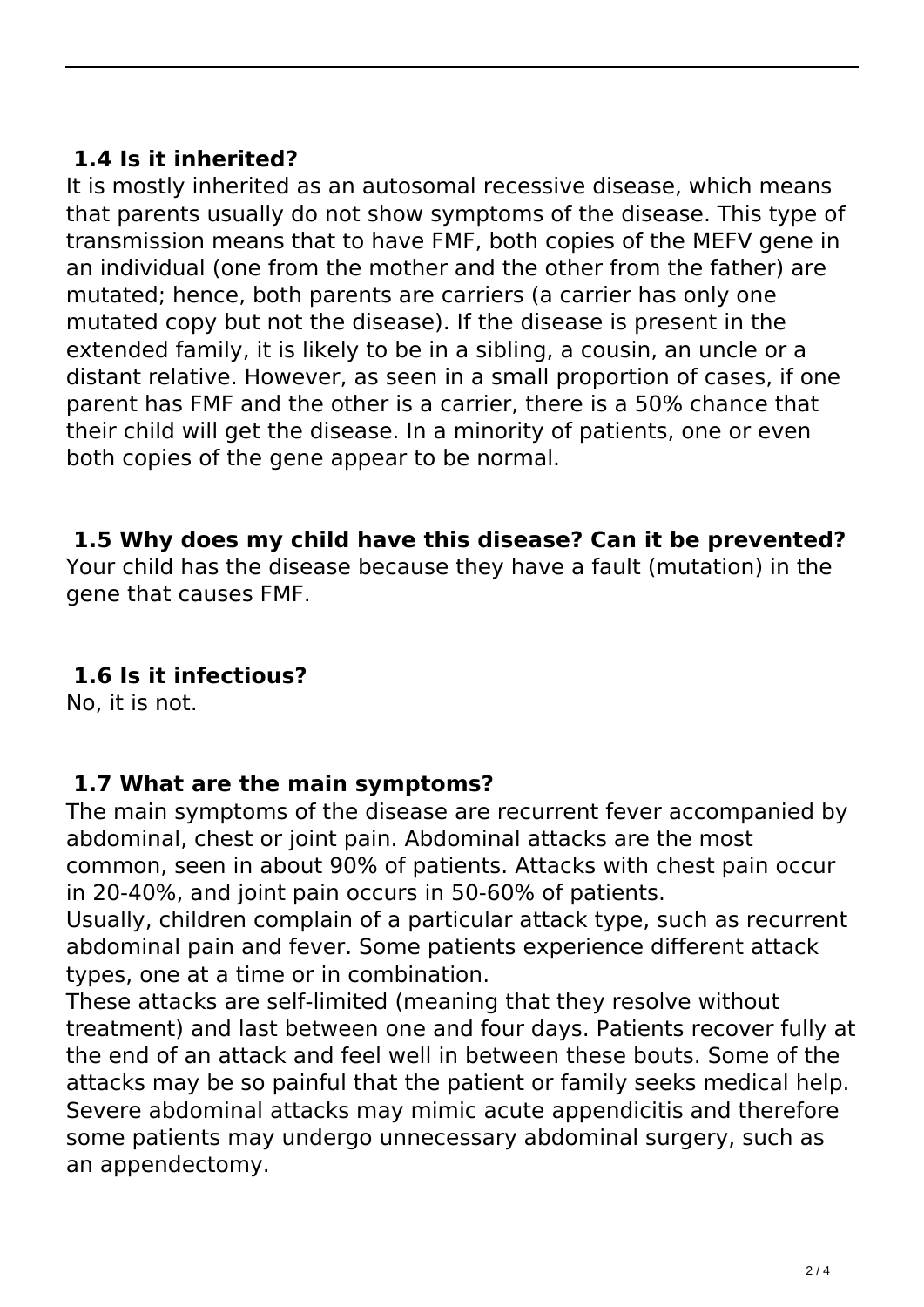However, some attacks, even in the same patient, may be mild enough to be confused with other common causes of abdominal pain affecting children, such as constipation, or gastroeneteritis. This is one of the reasons why it is hard to recognize FMF patients. During abdominal pain, the child is usually constipated but as the pain gets better, softer stools appear.

The child can have very high fever during one attack, and a milder increase in temperature in another. The chest pain usually only affects one side, and it may be so severe that the patient cannot breathe deeply enough. It resolves within days.

Usually, only one joint is affected at a time (monoarthritis). It is commonly an ankle or a knee. It may be so swollen and painful that the child cannot walk. In about one-third of patients, there is a red skin rash over the involved joint. Joint attacks may last somewhat longer than the other forms of attacks and it can take from four days to two weeks before the pain resolves completely. In some children, the sole finding of the disease may be recurrent joint pain and swelling, which is misdiagnosed as acute rheumatic fever or juvenile idiopathic arthritis. In about 5-10% of cases, joint involvement becomes chronic and may cause damage to the joint.

In some cases, there is a characteristic rash (skin eruption) of FMF called "erysipelas-like erythema", usually observed over the lower extremities and joints. Some children may complain of leg pains. Rarer forms of attack present with recurrent pericarditis (inflammation of the outer layer of the heart), myositis (muscle inflammation), meningitis (inflammation of the membrane surrounding the brain and spinal cord) and periorchitis (inflammation surrounding the testicle).

## **1.8 What are the possible complications?**

Some other diseases that are characterised by blood vessel inflammation (vasculitis) are seen more frequently among children with FMF, such as Henoch-Schönlein purpura and polyarteritis nodosa. The most severe complication of FMF in untreated cases is the development of amyloidosis. Amyloid is a special protein that deposits in certain organs, such as the kidneys, gut, skin and heart and causes gradual loss of function, especially of the kidneys. It is not specific for FMF and it may complicate other chronic inflammatory diseases that are not properly treated. Protein in the urine may be a clue to the diagnosis.